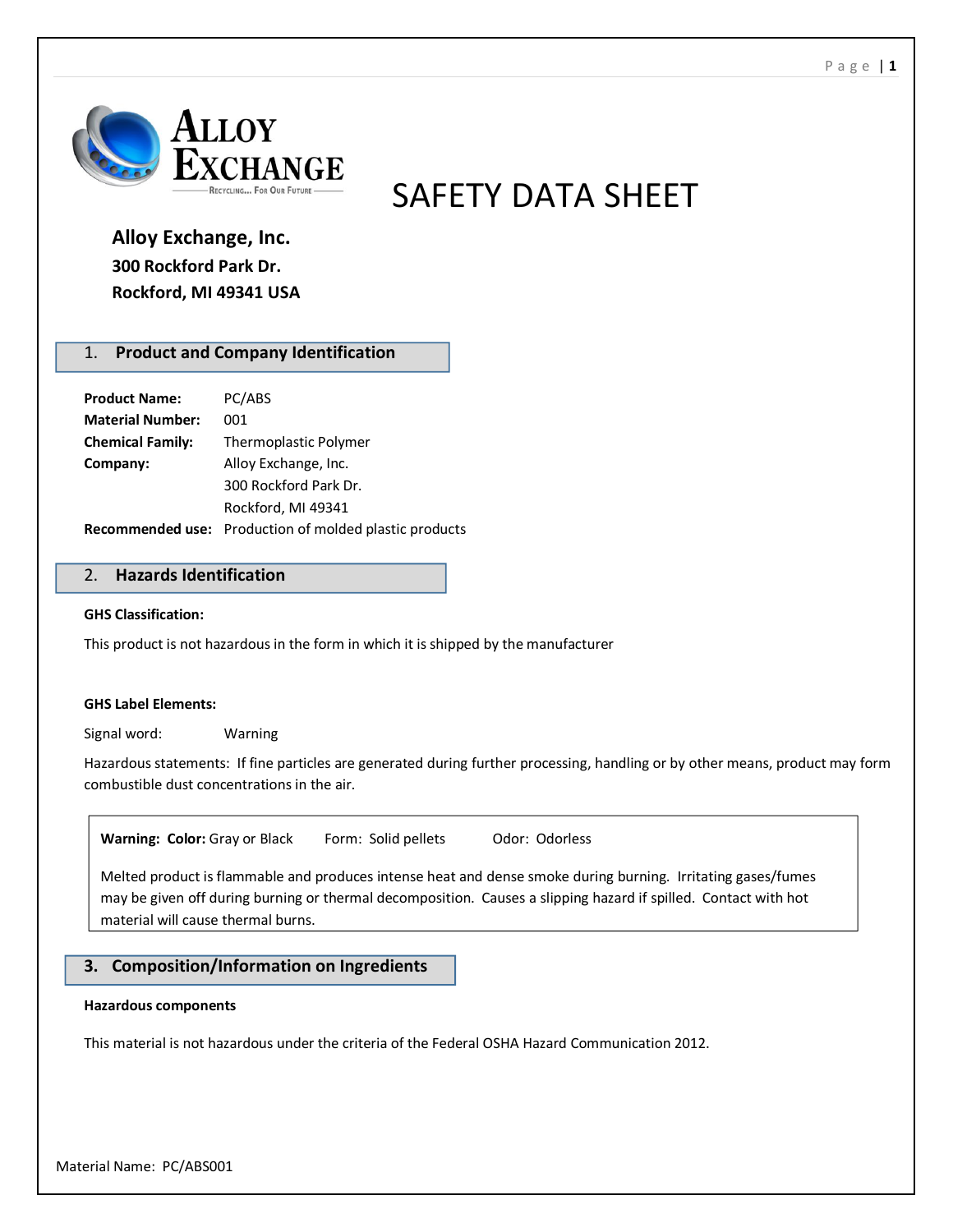## **4. First Aid measures**

**Eye Contact:** In case of contact, flush eyes with plenty of lukewarm water. **Skin Contact:** Cool melted product on skin with plenty of water. Do not remove solidified product. Get medical attention if thermal burns occur. **Inhalation:** Move to fresh air in case of accidental inhalation of dust or fumes from overheating or combustion. **Ingestion:** Get medical attention.

## **5. Firefighting measures**

**Suitable extinguishing media:** Water fog, Dry Chemical, Carbon Dioxide (CO2), Foam

**Special Fire Fighting Procedures:** Firefighters should be equipped with self-contained breathing apparatus to protect against potentially toxic and irritation fumes.

**Hazards from Combustion Products:** Fire will produce a dense smoke containing hazardous combustion products, carbon oxides, hydrocarbon fragments, hydrogen cyanide, and nitrogen oxides.

**Unusual Fire/Explosion Hazard:** Toxic and irritating gases/fumes may be given off during burning or thermal decomposition. Dust may form explosive mixtures with air.

#### **6. Accidental release measures**

**Spill and Leak Procedures:** If molten, allow material to cool and place into an appropriate marked container for disposal. Sweep up and shovel into suitable containers for disposal.

## 7. **Handling and Storage**

**Storage temperature Maximum:** 49 C (120.0 F)

**Storage period:** Containers should be tightly closed to prevent contamination with foreign materials and moisture.

**Handling/Storage:** Handle in accordance with good industrial hygiene and safety. Wash thoroughly after handling. Avoid creating dust. Provide for appropriate exhaust ventilation and dust collection.

**Further Info on Storage:** Protect equipment (e.g. storage bins, conveyors, dust collectors) with explosion vents. **Substances to avoid:** Strong acids, strong oxidizing agents.

#### **8. Exposure controls/personal protection**

Country specific exposure limits have not been established or are not applicable.

**Industrial Hygiene/Ventilation Measures:** General dilution and local exhaust as necessary to control airborne vapors, mists, dusts and thermal decomposition products below appropriate airborne concentration standards/guidelines, especially during cutting, grinding and high heat operations.

**Respiratory protection:** Although no exposure limit has been established for this product, the OSHA PEL for Particulates Not Otherwise (PNOR) of 15 mg/m3 – total dust, 5 mg/m3 – respirable fraction is recommended. In addition,

Material Name: PC/ABS001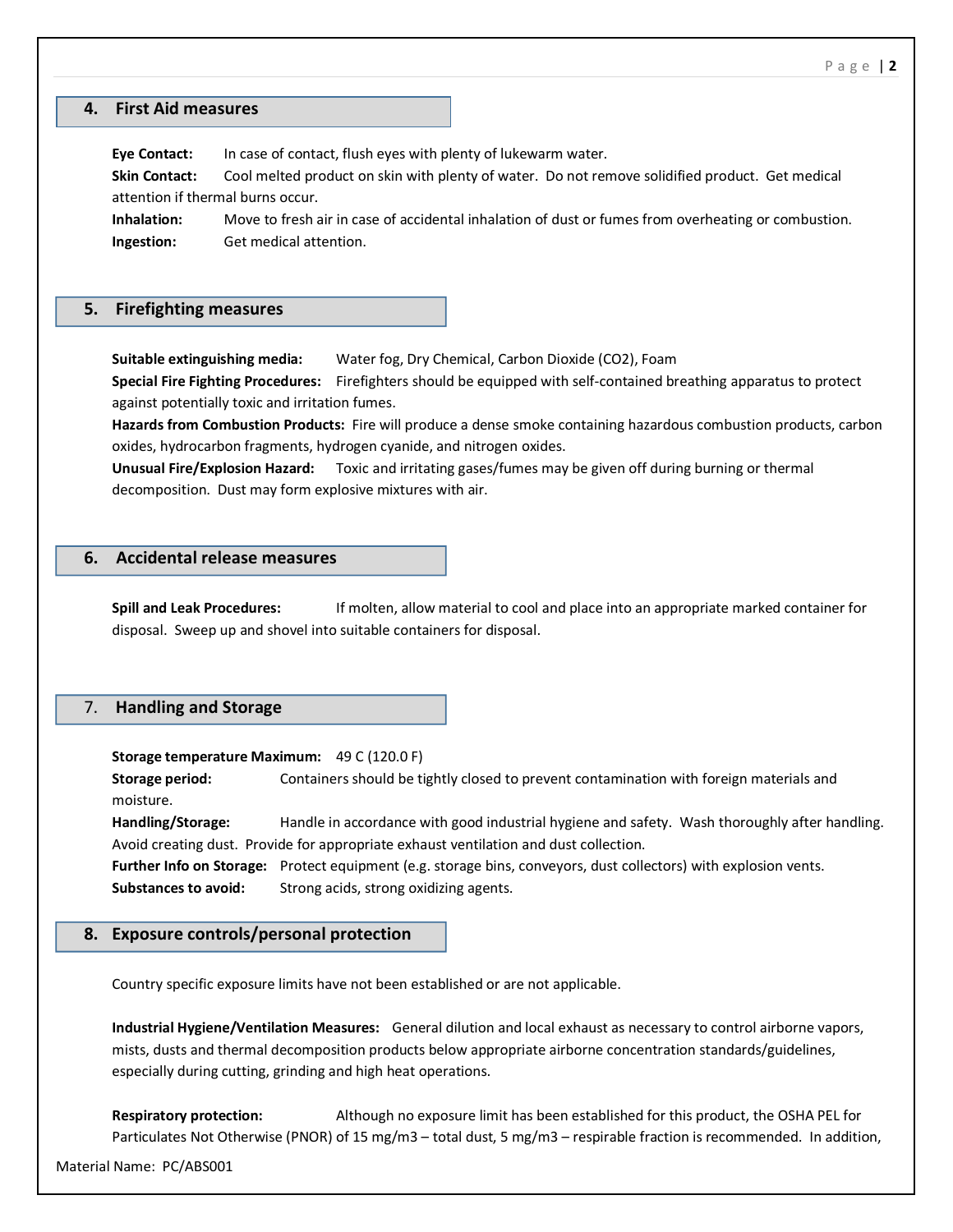the ACGIH recommends 3 mg/m3 – respirable particles and 10 mg/m3 – inhalable particles for PNOR. In the event that these limits are exceeded, an air purifying respirator equipped with particulate (P100) cartridges is recommended.

**Hand protection:** Wear heat resistant gloves when handling molten material. **Eye protection:** Safety glasses with side-shields **Skin and body protection:** No special skin protection requirements during normal handling and use.

**Additional protective measures:** Employees should wash their hands and face before eating, drinking or using tobacco products. Educate employees in the safe use and handling of this product. Purging should be collected as small flat thin shapes or thin strands to allow for rapid cooling.

# **9. Physical and Chemical properties**

| Form:                         | solid                           |
|-------------------------------|---------------------------------|
| Appearance:                   | pellets                         |
| Color:                        | Gray or Black                   |
| Odor:                         | Odorless                        |
| pH:                           | No Data Available               |
| <b>Melting Point:</b>         | 220 C (428 F)                   |
| <b>Boiling Point:</b>         | No Data Available               |
| <b>Flash Point:</b>           | 320 C (608 F)                   |
| <b>Evaporation Rate:</b>      | No Data Available               |
| Flammability:                 | No Data Available               |
| Lower explosion limit:        | No Data Available               |
| <b>Upper explosion limit:</b> | No Data Available               |
| <b>Vapor Pressure:</b>        | No Data Available               |
| Density:                      | ca. 1.1 – 1.2 g/cm3 (DIN 53479) |
| <b>Solubility in Water:</b>   | practically insoluble           |
| <b>Partial Coefficient:</b>   | No Data Available               |
| (n-octanol/water)             |                                 |
| <b>Auto-ignition Temp:</b>    | > 320 C (>608 F)                |
| <b>Decomposition Temp:</b>    | >=380 C (716 F)                 |
| <b>Softening point:</b>       | >100 - 200 C (212-392 F)        |
| <b>Dynamic Viscosity:</b>     | Not applicable                  |
| <b>Kinematic Viscosity:</b>   | No Data Available               |
| <b>Bulk density:</b>          | 600 – 700 kg/m3                 |

## **10. Stability and Reactivity**

| <b>Hazardous Reactions:</b> | Hazardous polymerization does not occur. |
|-----------------------------|------------------------------------------|
| Stability:                  | Stable                                   |
| <b>Materials to avoid:</b>  | None known                               |
| <b>Conditions to avoid:</b> | Creation of dust clouds                  |
| Material Name: PC/ABS001    |                                          |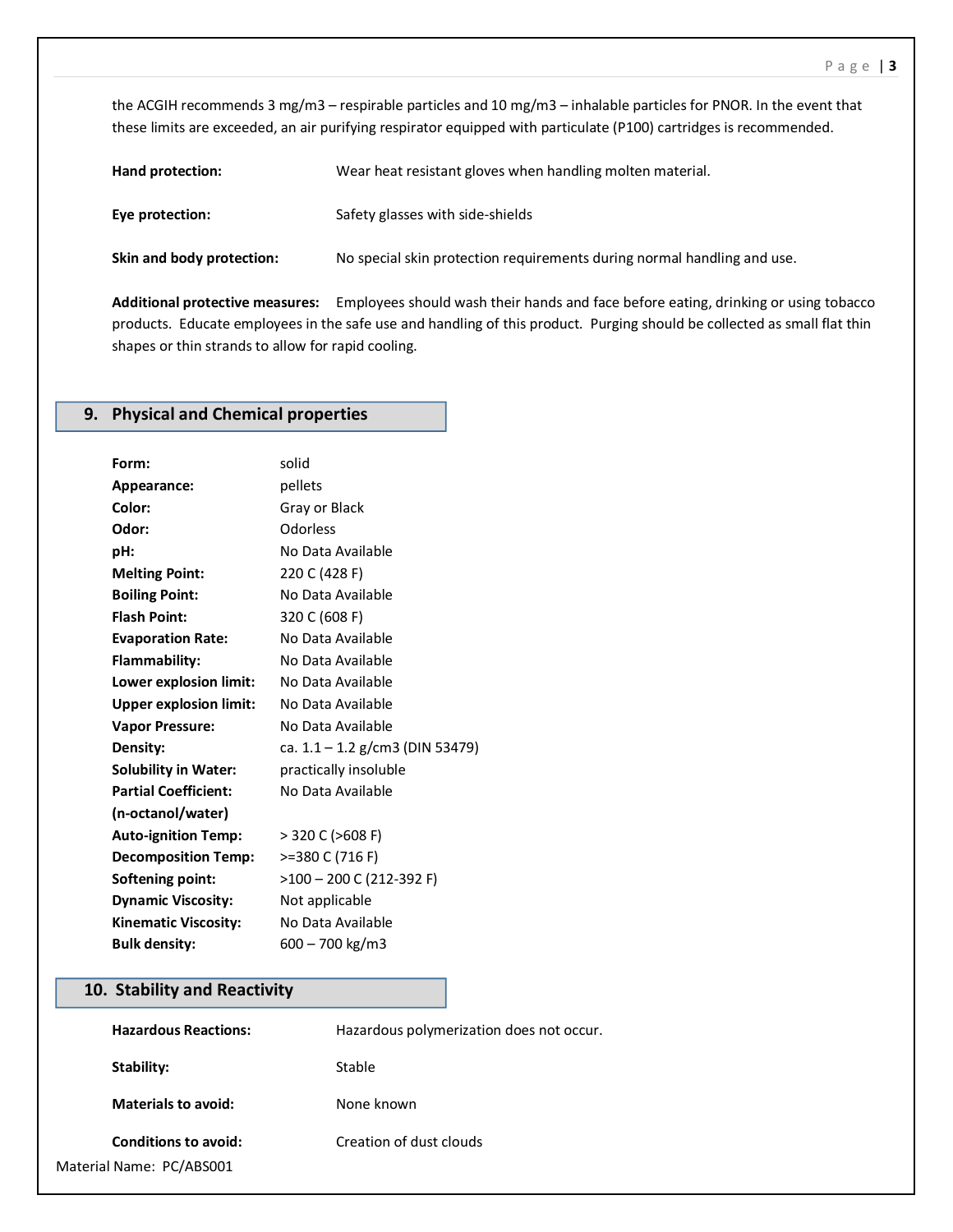**Hazardous decomposition products:** By fire and Thermal Decomposition: Phenol; Styrene; Acrylonitrile; Carbon oxides; Hazardous decomposition products due to incomplete combustion.

| 11. Toxicological Information                                 |                                                    |  |
|---------------------------------------------------------------|----------------------------------------------------|--|
| <b>Toxicity Data for PC/ABS001:</b>                           | No data available for this product.                |  |
| Toxicity Data for Acrylonitrile/Butadiene/Styrene Terpolymer: |                                                    |  |
| <b>Acute dermal toxicity:</b>                                 | LD50: > 2,000 mg/kg (Rabbit)                       |  |
| <b>Acute Oral toxicity:</b>                                   | LD50: >5,000 mg/kg (Rat)                           |  |
| <b>Skin irritation:</b>                                       | Rabbit, Draize, Non-irritation                     |  |
| Eye irritation:                                               | Rabbit, Slightly irritating                        |  |
| Sensitisation:                                                | dermal: non-senstitizer (Guinea pig, Buehler Test) |  |

## **12. Ecological Information**

**Ecological Data for PC/ABS001:** No data available for this product. The components in this product are either non-hazardous or do not have any ecotoxicity data associated with them.

## **13. Disposal Considerations**

**Waste Disposal Method:** Waste disposal should be in accordance with existing federal, state and local environmental control laws. Recycling of this material is encouraged.

| 14. Transportation Information                                |                      |
|---------------------------------------------------------------|----------------------|
| Land transport (DOT):                                         | Non-regulated        |
| Sea transport (IMDG):                                         | Non-regulated        |
| Air transport (ICAO/IATA):                                    | Non-regulated        |
| 15. Regulatory Information                                    |                      |
| <b>United States Federal Regulations</b>                      |                      |
| <b>OHSA Hazcom Standard Rating:</b>                           | <b>Non-Hazardous</b> |
| US Toxic Substances Control Act: Listed on the TSCA Inventory |                      |
| Material Name: PC/ABS001                                      |                      |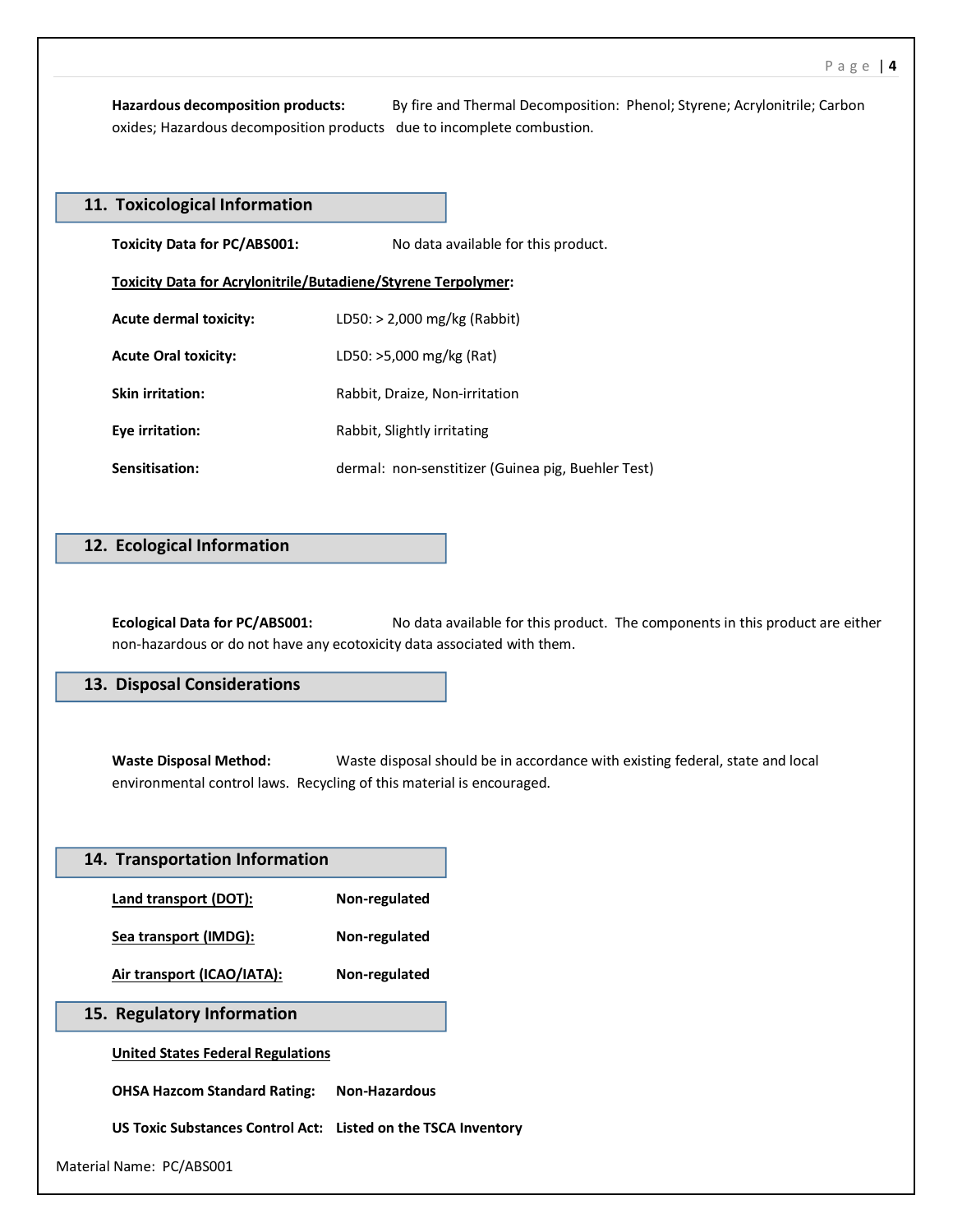**US EPA CERCLA Hazardous Substances (40 CFR 30): Components:** Styrene – Reportable quantity: 1000lbs.

**SARA Section 311/312 Hazard Categories:** Non-Hazardous under section 311/312

**US EPA Emergency Planning and Community Right-to-Know Act (EPCRA) SARA Title III Section 302 Extremely Hazardous Substances (40 CFR 355, Appendix A): Components:** None

**US EPA Emergency Planning and Community Right-to-Know Act (EPCRA) SARA Title III Section 313 Toxic Chemicals (40 CFR 372.65) Supplier Notification Required: Components:** Styrene

**US EPA Resource Conservation and Recovery Act Composite List of Hazardous Wastes and Appendix VIII Hazardous Constituents (40 CFR 261):** Under RCRA, it is the responsibility of the person who generates a solid waste, as defined in 40 CFR 261.2, to determine if that waste is hazardous waste.

**State Right-to-Know Information:** The following chemicals are specifically listed by individual states: other products specific health and safety data in other sections of the MSDS may also be applicable for state requirements. For details on your regulatory requirements you should contact the appropriate agency in your state.

The concentrations reported below in units of parts per million (ppm) or parts per billion (ppb) are maximum values.

| Weight percent                                                   | <b>Components</b>               | CAS-No.        |
|------------------------------------------------------------------|---------------------------------|----------------|
| $> = 1\%$                                                        | Bisphenol A Polycarbonate       | 25971-63-5     |
| $> = 1\%$                                                        | Styrene/Acrylonitrile Copolymer | 9003-54-7      |
| $> = 1\%$                                                        | Acrylonitrile/Butadiene/Styrene | 9003-56-9      |
| New Jersey Environmental hazardous substances List:              |                                 |                |
| $0.1 - 1%$                                                       | Styrene                         | 100-42-5       |
| <b>MA Right to Know Extraordinary Hazardous Substances List:</b> |                                 |                |
| $0.1 - 1%$                                                       | Styrene                         | 100-42-5       |
| $\leq$ =3ppm                                                     | Methylene Chloride              | 765-09-2       |
| $\leq$ 100ppm                                                    | Acrylonitrile                   | $107 - 13 - 1$ |
| < 0.1%                                                           | Styrene                         | 100-42-5       |
|                                                                  |                                 |                |

#### **Massachusetts, New Jersey or Pennsylvania Right to Know Substances List:**

**California Prop.65: Warning! This product contains chemical(s) known to the State of CA to be Carcinogenic. Developmental toxin, female reproductive toxin and male reproductive toxin.**

| $\leq$ =3ppm  | Methylene Chloride | $75-09-2$ |
|---------------|--------------------|-----------|
| < 0.1%        | 1,3 Butadiene      | 106-99-0  |
| $\leq$ 100ppm | Acrylonitrile      | 107-13-1  |

Material Name: PC/ABS001